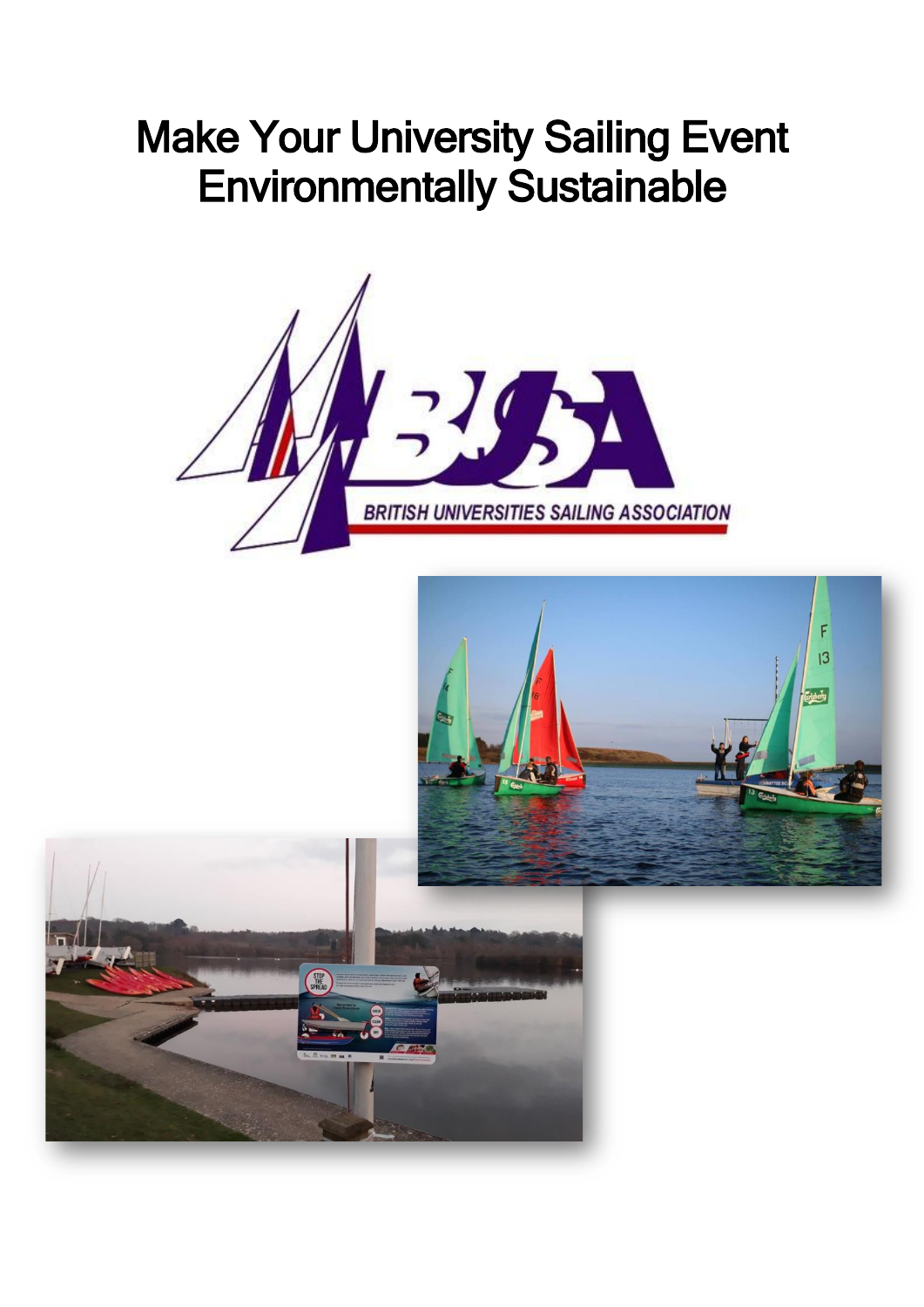

### **Table of Contents**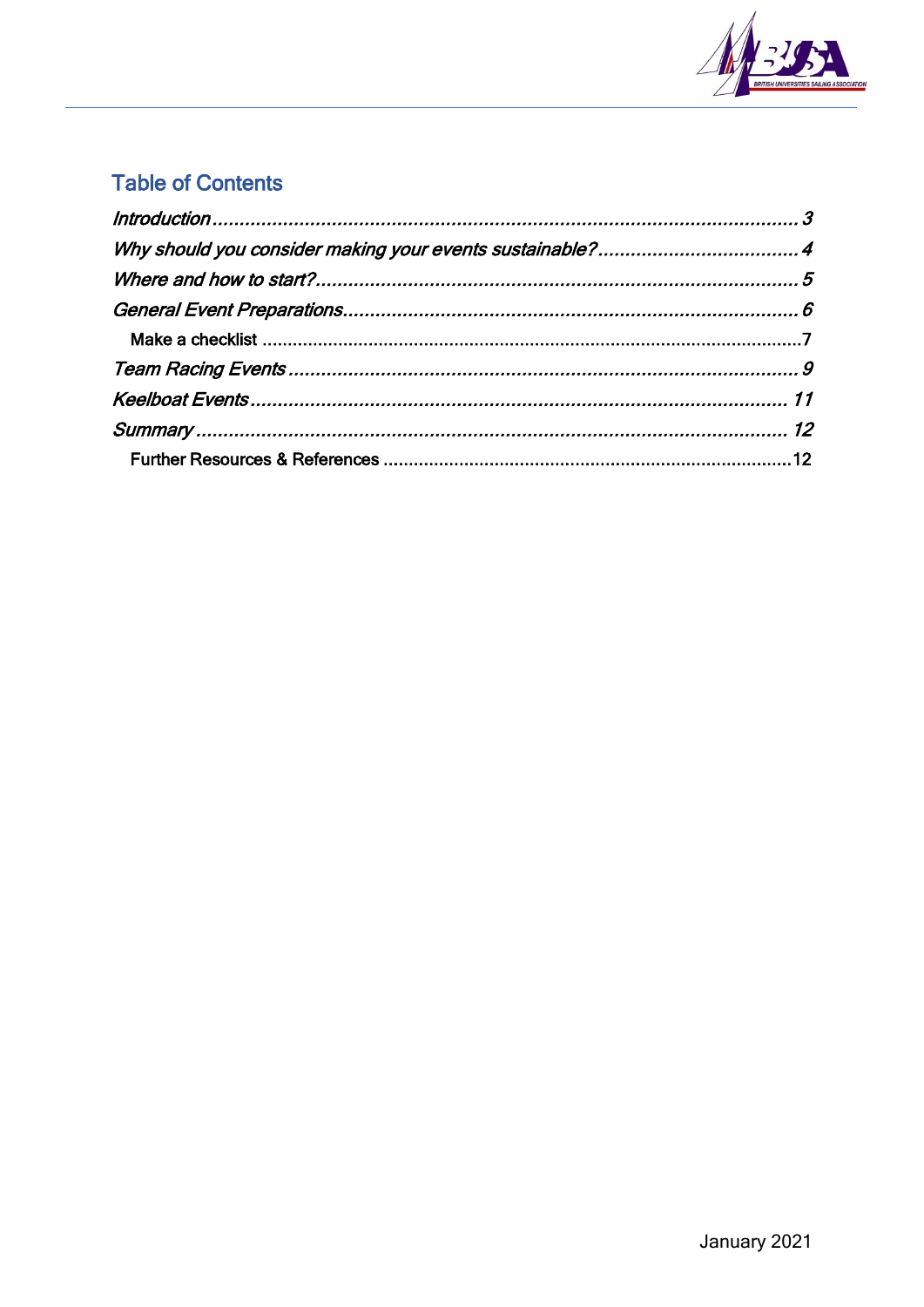

### <span id="page-2-0"></span>**Introduction**

Within BUSA, we believe that progress towards environmentally sustainable sport is happening, but slowly. As sailors, we are all users of the marine environment and as such we are all witnessing changes occurring. Maintaining our sporting environment is essential for us to continue to enjoy spending time on the water, and to help slow climate change.

It is important to note:

- All of our actions have implications for others.
- As university students we are in a prime (and many feel underutilised) position to change the way we act, to alter social norms, this applies politically, socially and environmentally.
- As a BUSA member club we hope that you will embrace our efforts to encourage sustainability.
- Not only is it doing good, but it can also save you money and is great for promotion of your university club.
- Environmental sustainability is already a necessity, and soon will become a requirement so why not be part of leading that change?

This guide is specifically aimed at university run events. We hope to help decrease the barriers that you may face in working out where to begin when planning and running your events. Many items are also part of The University Sustainability Challenge tasks, meaning you can hit two birds with one stone. We've tried to keep this guide as simple as possible, starting with some guiding principles, then focusing on team racing and yachting events.

<span id="page-2-1"></span>We recommend starting small with your efforts. Like a fishing hook, use bait to draw attention to what you are doing and any small changes you are making. Then, when more of your club is interested, start catching bigger and bigger fish increasing your efforts! To make a small change is relatively easy however to make a sustained longterm impact; to change views and norms around environmental awareness is a marathon.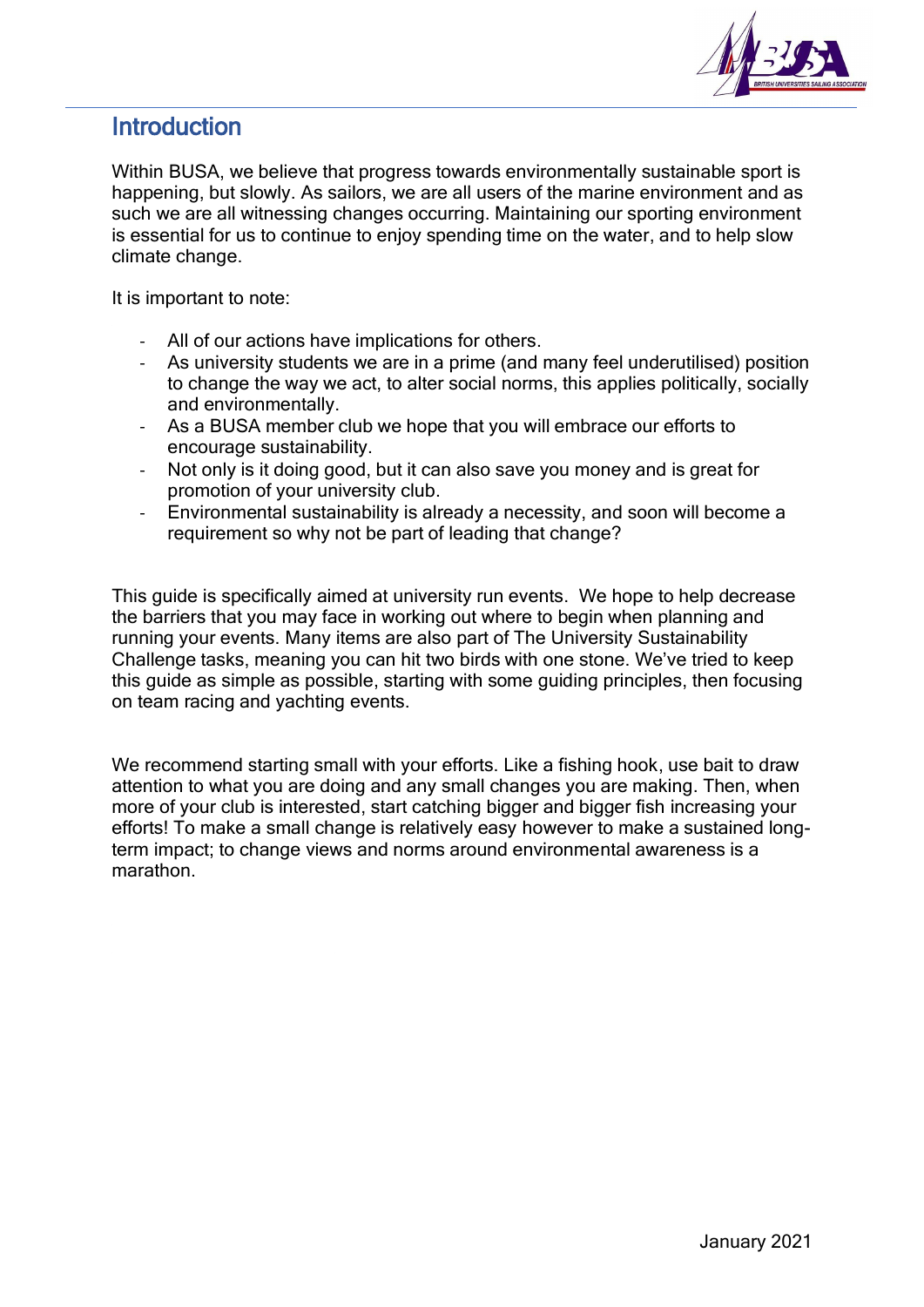

### Why should you consider making your events sustainable?

There are many reasons, it not only benefits you, sustainability efforts can benefit everyone around the globe. Please note not all the reasons are listed here – that probably would have taken a year!

- We are all in one race together the race against plastic pollution and climate change
	- $\circ$  By the end of 2050 there could be more plastic than fish in the sea! (If current trends continue)
	- o 8 million tonnes of plastic enter the ocean each year, most of this comes from the land. Events at inshore venues still have significant impact on our oceans.

#### **The Single Use Plastic Problem**

- o Plastic was designed to last, not degrade.
- o Society has a consumer and convenience attitude- this needs to change.
- o An estimated 75% of plastic made has never been recycled.
- o Plastics entering the ocean and currents are washed offshore and eventually form part of the 5 largest ocean garbage patches (aka. gyres). It takes hundreds of years for these to break down.
- $\circ$  Plastic is toxic to our environment.
	- **Burning/incineration à toxic gases**
	- **Landfill à leaching poisons**
	- **Ocean à ingestion, strangulation and entanglement of sea life.**
- We are part of a younger generation; we have the opportunity to make a change. Climate change will affect us later in life (it is hard to argue it is not already)!
- It is affecting our health.
	- o Microplastics these can be found in our soil and compost, in our water, and in the sea. These are ingested by marine life, ascending the food chain, to our mouths. It is now assumed that nobody lives without microplastics in their body.
- Save money. (We are students after all)
	- o Often being aware of your environmental impact, and acting to reduce it results in saving you money.
		- For example: heating bills, electricity bills, fuel.
	- $\circ$  This may also improve your relationship with your host club!
- It looks good. Advertising your environmentally sustainable actions and promoting yourself as a club that cares is difficult to be perceived negatively. It can aid with partnerships or sponsorship, and may even lead to more members. Personally, leading an initiative or change can be used on your CV.

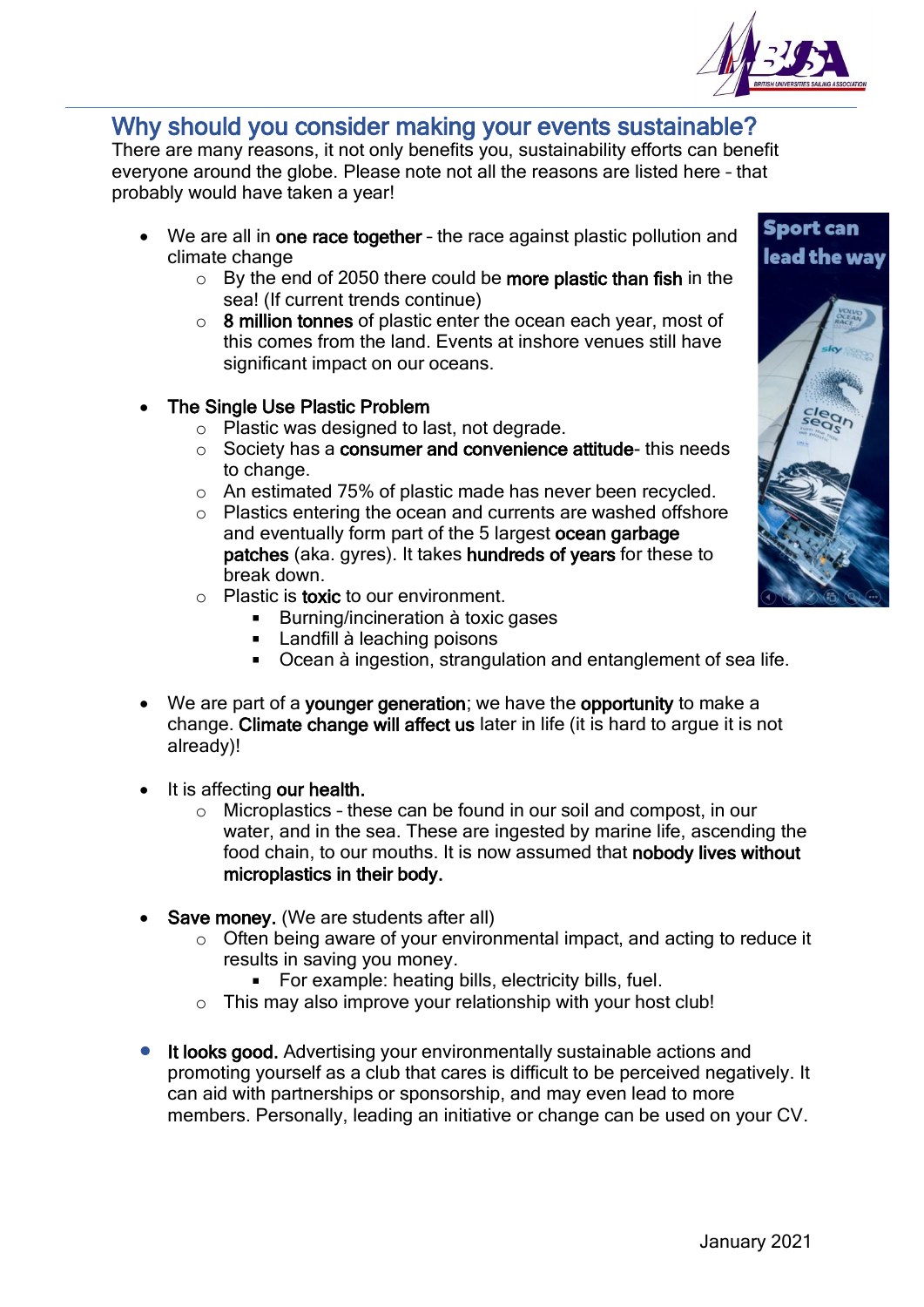

### <span id="page-4-0"></span>Where and how to start?

#### Communications

- Clear communication will be vital in determining the success of your efforts.
- These can be broken down simply into pre-event, during event, and postevent communication.

#### Pre-event the key is involvement

#### Of competitors

- $\circ$  Let them know they need to bring their water bottle or will have to buy one!
- o Let boat hire clubs know that there will be a check, clean, dry policy.
- $\circ$  Tell your competitors that you aim to reduce waste, so that they can be prepared with the snacks that they may bring.

#### Of volunteers

- o Your key policies, and where they can help in supporting and upholding them
- o Your umpires may want to bring extra clothing, or a ginormous flask!
- $\circ$  You may want to dedicate a volunteer to checking boats as they enter and leave the site having followed Check, clean, dry precautions.

#### Your host venue

- $\circ$  They will hopefully be keen to get involved and be able to help in ways that you may not have considered. Make it a point on your meeting agendas!
- o Educate them on the benefits of providing extra bins for recycling, or changing suppliers to use less plastic packaging (e.g. toilet roll), or replacing broken light bulbs with more energy efficient ones.
- Increasing involvement can be done formally through Sailing Instructions and Notices of Race or more informally through social media platforms and event information updates.

#### During the event key opportunities are:

- The briefing.
- Signage directing people towards the water refill point, or recycling, or even where to purchase a water bottle should they forget theirs!
- Don't forget the debrief and prizegiving thanking everyone for their support.

#### After the event:

- Use social media to promote what you have achieved.
- If you've separated the recycling further than standard, take it to the nearest recycling points.
- Thank your volunteers, competitors, umpires and host club without them your efforts will have been impossible.

Don't forget that every small change you make is a step in the right direction, in the words of Tesco – every little helps. We all have to start somewhere.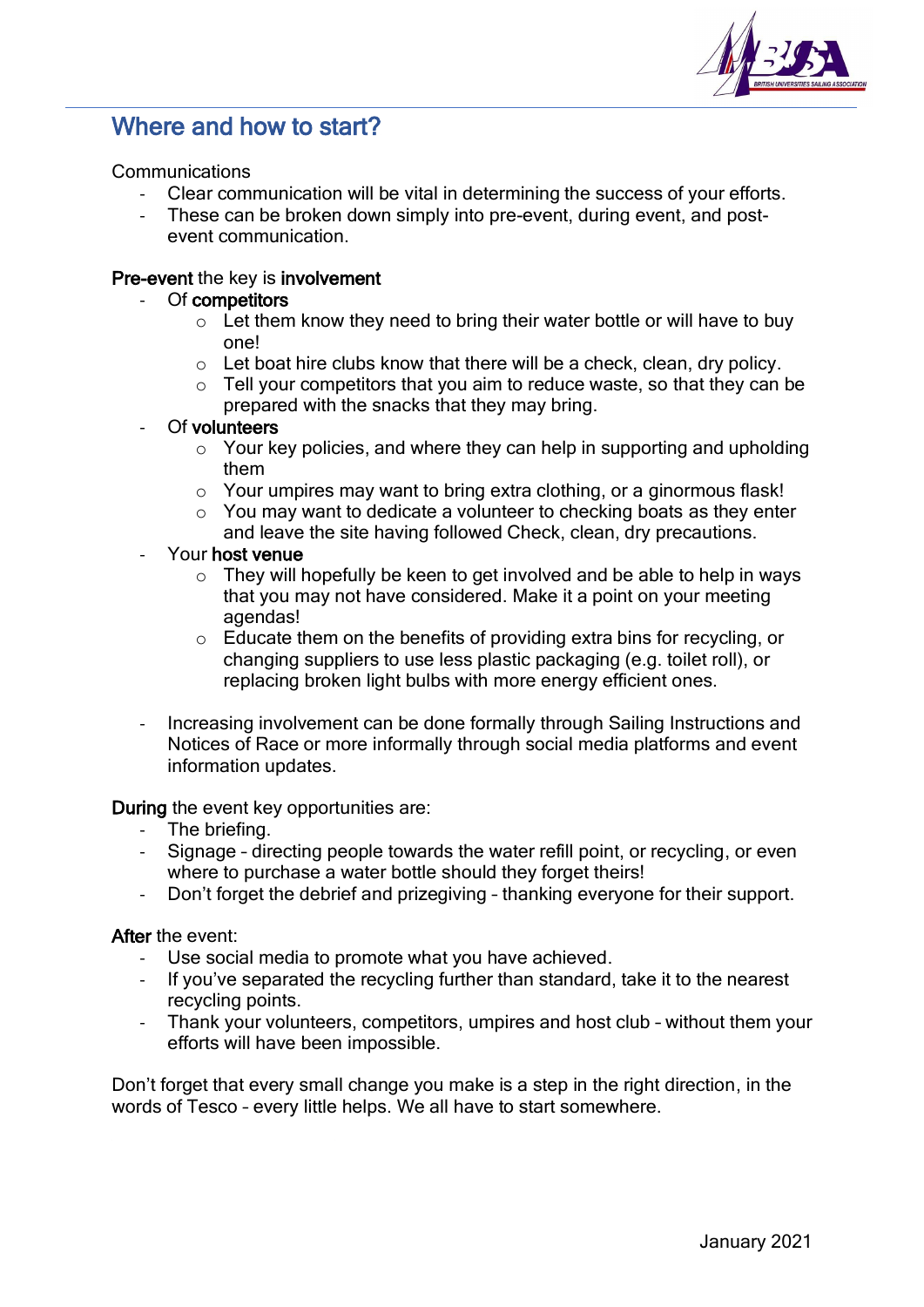

### <span id="page-5-0"></span>General Event Preparations

The Volvo Ocean Race sustainable sports event guide has provided some useful guiding principles well worth considering:









## **1. Rethink**

... your relationship with single-use plastic. Does your sporting event really need it?

# 2. Refuse

...to accept avoidable single-use plastic in any of your event's plans and question excuses of cost and convenience.

<u>in the company of the company of the company of the company of the company of the company of the company of the company of the company of the company of the company of the company of the company of the company of the comp</u>

# **3. Reduce**

... the plastic volume, the size, thickness, grade, and variety. Less is more!

# **4. Replace**

...single-use plastic with sustainable alternatives - think of re-usable, natural, compostable and creative options.

### **5. Recover**

... unavoidable plastic and send for re-purposing, recycling or energy recovery.



**STOP!** Every piece of plastic you throw away, you have at one point bought. Don't bin your money!

The Volvo Ocean Race Sustainable Sporting Event Guide can be found [here,](https://d10n410n1bycop.cloudfront.net/files/m120720_volvo-ocean-race-turn-the-tide-on-plastic-at-sporting-events-user-guide-lr.pdf) it provides an informative view on sustainable events (accessed 13/12/2020).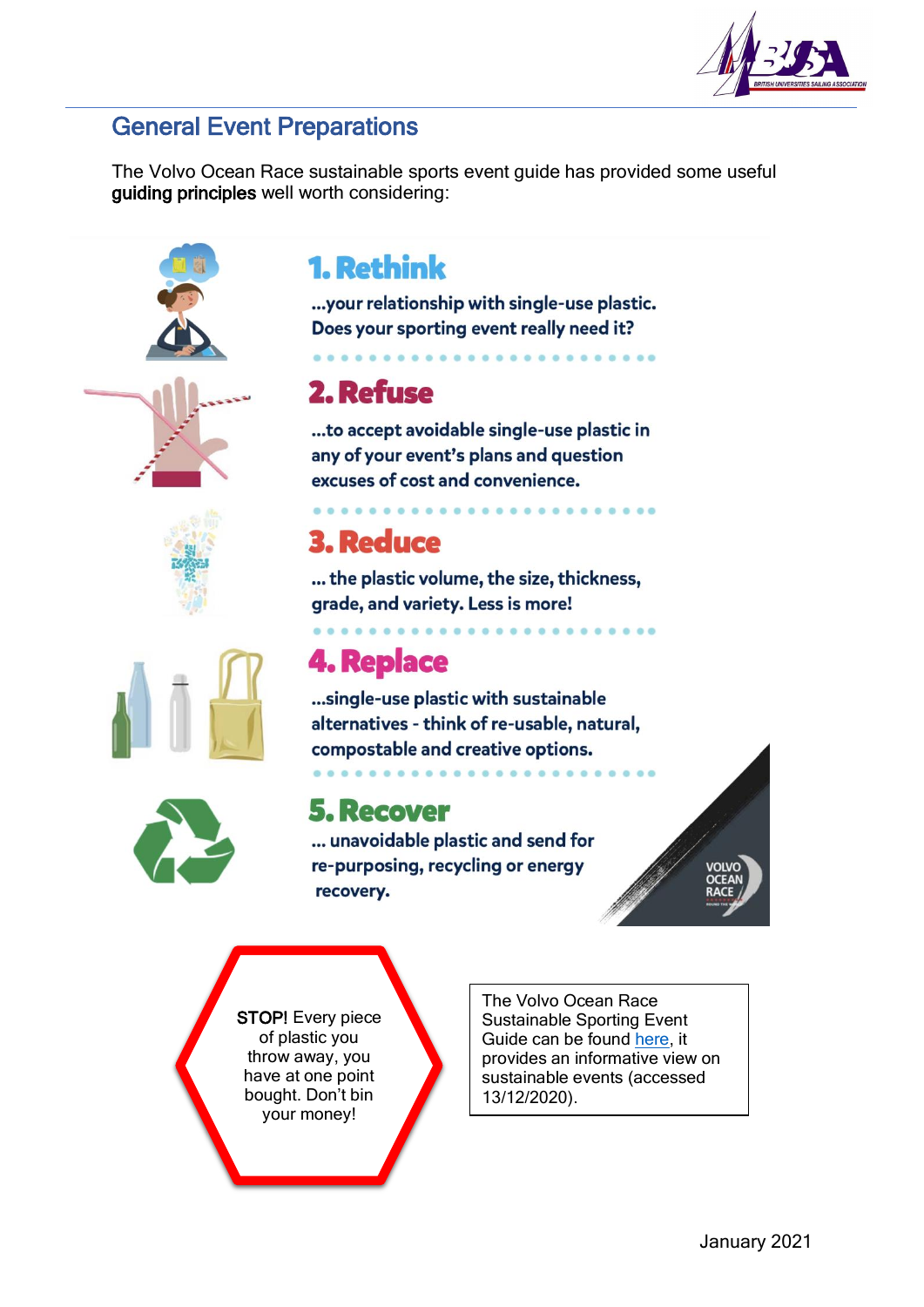

#### <span id="page-6-0"></span>Before you start

Discuss your aims with others - what should be your goals for the event? This will give you something to focus towards, and something to help you review your success at the end!

Your aims will be specific to your club, your event, your host and your location, below are a couple of questions to get you started.

- Where have you previously used single use plastic? (Many are hidden, for ideas see checklist below)

| Polystyrene boxes                           |
|---------------------------------------------|
| Polystyrene balls & packing                 |
|                                             |
|                                             |
| Shopping bags                               |
|                                             |
|                                             |
|                                             |
| Stickers (peel-off section)                 |
|                                             |
|                                             |
|                                             |
|                                             |
| Sweet wrappers                              |
| Tattoos (peel off section)                  |
|                                             |
| <b>Toothpicks (plastic wrapped)</b>         |
|                                             |
|                                             |
|                                             |
|                                             |
| Wrapping/sleeves                            |
| <b>VOLVO</b><br><b>OCEAN</b><br><b>RACE</b> |
| <b>Wine goblets</b>                         |

- Its not all about the plastic can you apply clean check, dry principles to any visiting dinghies and kit? Tell attendees there is an expectation to have clean and dry kit!
- How far are competitors/volunteers travelling can you suggest car sharing or use of public transport?
- Can you adjust the heating in the club house? Are there areas which won't be used in which it can be turned off? If bulbs need replacing can they be replaced with low-energy bulbs?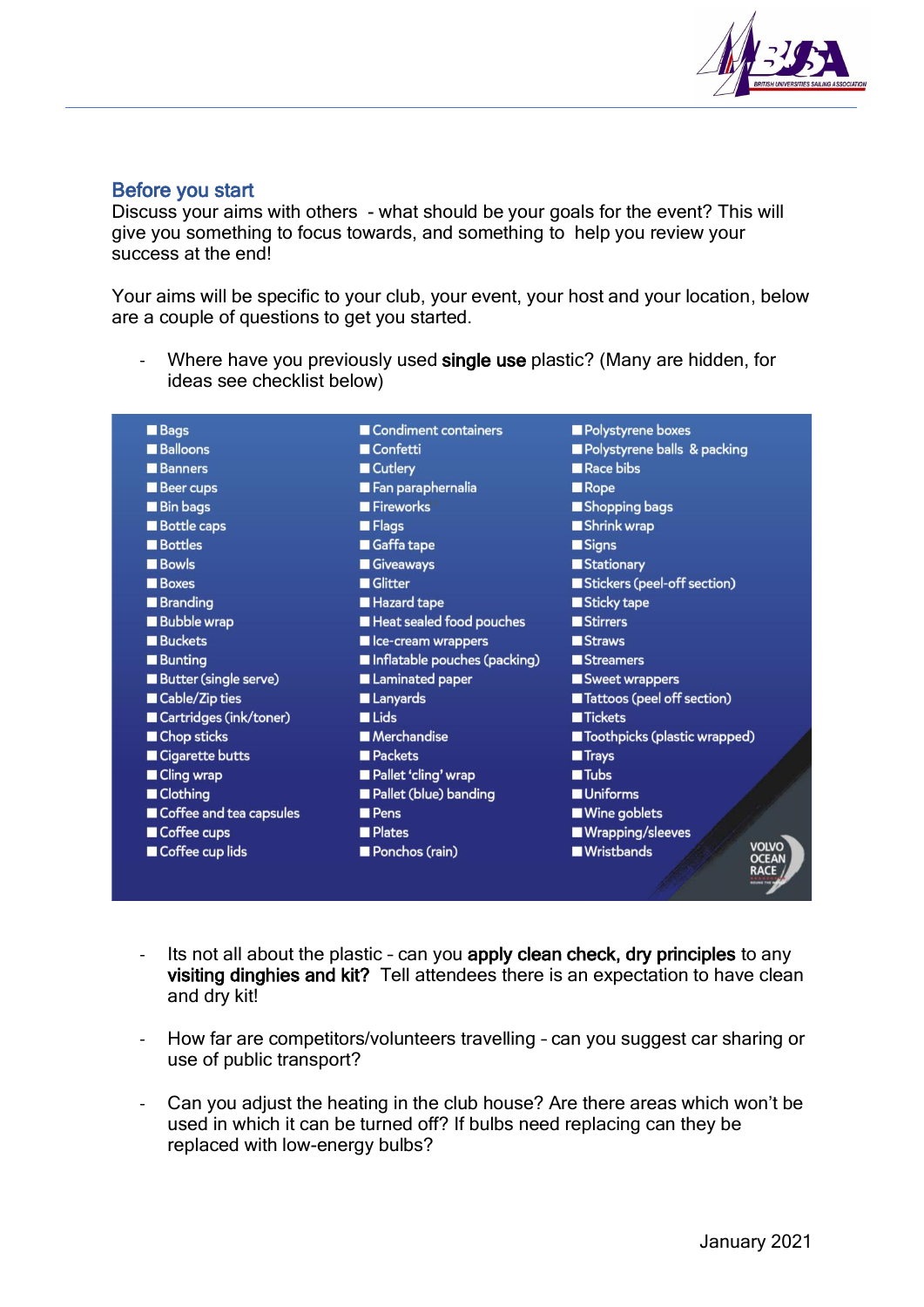

- Is there a water refill point? Is it possible to prevent competitors purchasing drinks in plastic containers on site?
- How are condiments offered? Sachets = NO! Get that HUGE big mayonnaise bottle and refill smaller ones! (& shout about it on social media)
- If you've found a biodegradable or compostable alternative let the world know!
- Could you encourage attendees to sign a pledge?

| <b>INVASIVE SPECIES</b>                                                                                                                                                             | <b>THE GREENBLUE</b><br><b>TOP TIPS FOR BOATERS</b> |  |  |
|-------------------------------------------------------------------------------------------------------------------------------------------------------------------------------------|-----------------------------------------------------|--|--|
| Aquatic invasive plants & animals can harm kit and our local<br>environment. Check, Clean and Dry your craft, equipment<br>and clothing to remove visible and<br>hidden biofouling. |                                                     |  |  |
| <b>BRITISH</b><br>A joint environment initiative                                                                                                                                    | <b>CLICK FOR MORE!</b>                              |  |  |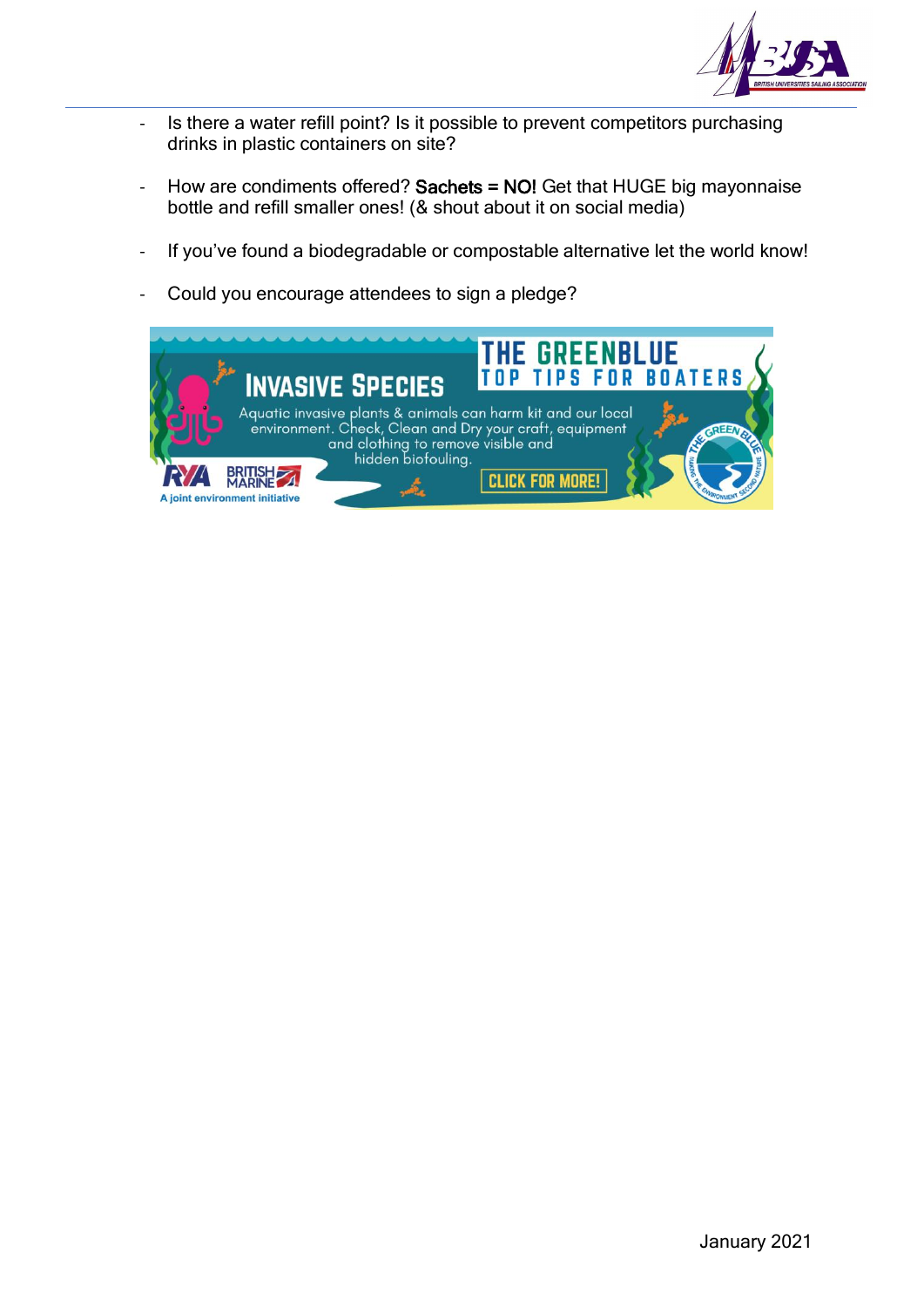

### <span id="page-8-0"></span>Team Racing Events

Suggestions to consider:

| Action                               | <b>Suggestion for improvement</b>                                                                                                                                                                                                                                                                                                                                           |
|--------------------------------------|-----------------------------------------------------------------------------------------------------------------------------------------------------------------------------------------------------------------------------------------------------------------------------------------------------------------------------------------------------------------------------|
| Towing                               | How many trips are needed? How can these be<br>minimised? Do boats need to arrive before the<br>event starts or can they be brought on the<br>morning of the event with competitors? Towing<br>with a snug fitting cover increases fuel<br>efficiency.                                                                                                                      |
| <b>Visiting Boats</b>                | In your loaning/hiring agreement is there an<br>environmental awareness clause RE clean<br>check dry before towing to the venue, and<br>before returning to the owner?<br>Is there a washing down area ready? Does the<br>hose have a spray nozzle fitted?                                                                                                                  |
| <b>Dinghy Kit</b>                    | Encourage competitors to arrive with kit that<br>they have checked is clean and dry!<br>Whilst bin bags are often an easy solution for<br>wet kit, encourage sailors to bring a more<br>reusable bag to take their kit home in.                                                                                                                                             |
| <b>Ordering Spares</b>               | Ask the supplier if these can be packed with<br>reduced plastic.<br>Check spares are readily accessible and<br>unpacked, to reduce waste blowing into the<br>water/around club                                                                                                                                                                                              |
| <b>Reusable Water Bottles</b>        | Is there a water refill point? Remove the ability<br>to purchase single use plastic bottles on site.<br>Sell your own stash (and make a small profit).                                                                                                                                                                                                                      |
| <b>Catering - Food Survey</b>        | A pre-event survey will reduce waste food.<br>Gaining numbers for dietary options is sensible.<br>It also enables bulk buying which often has less<br>packaging.<br>You could also try to source local food, from<br>local suppliers to prevent food miles.                                                                                                                 |
| <b>Catering - Plates and Cutlery</b> | Avoid single use plastic cutlery and plates! If<br>required, there are some compostable<br>alternatives available. Alternatively, an extra<br>volunteer to help wash up metal cutlery and<br>plates isn't a bad idea.                                                                                                                                                       |
| <b>Catering - Hot Drinks</b>         | The simplest solution is to use mugs and wash<br>them up, however this isn't always possible-<br>encouraging use of reusable coffee/tea mugs or<br>charging for the purchase of a reusable mug<br>could be a solution!<br>Thermos flasks for umpires can be reused<br>annually.<br>An alternative to many small tea bags and<br>kettles is to use urns, for coffee and tea. |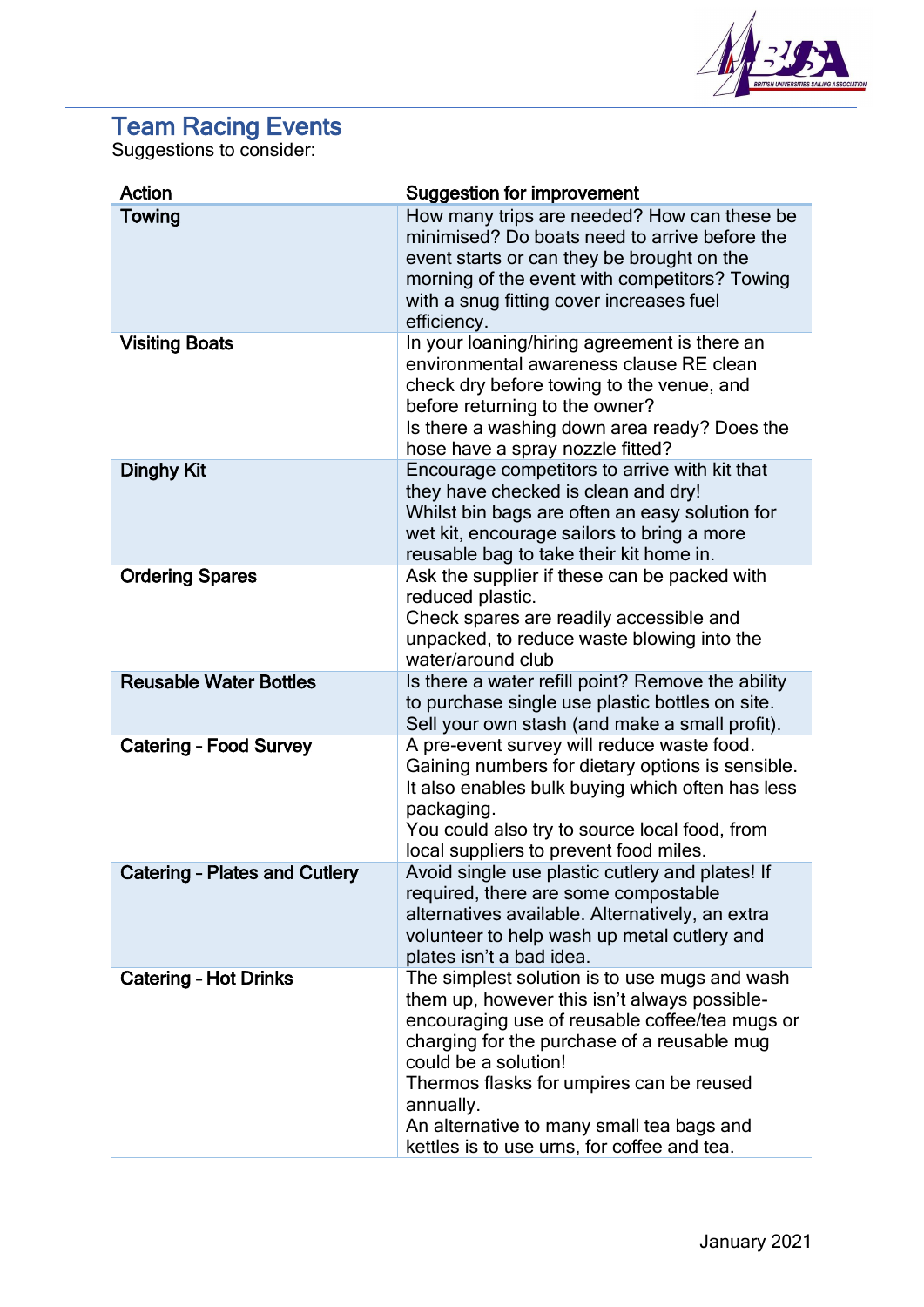

| <b>Electric tape</b>  | A sailor's favourite - use of plastic covers on<br>shroud plates is an alternative. Just think when<br>putting it on, is it really needed?                                                                                                                                                                                        |
|-----------------------|-----------------------------------------------------------------------------------------------------------------------------------------------------------------------------------------------------------------------------------------------------------------------------------------------------------------------------------|
| <b>Schedules</b>      | Is a paper or hard version of a schedule<br>required? In this day and age can it be made<br>available online/on competitors phones? You<br>could also pin some up in pre-determined points<br>in the club house.                                                                                                                  |
| <b>Transport</b>      | Encourage the use of car shares - leaving a car<br>overnight at the sailing club may be a possibility<br>and would save a journey from the sailing<br>venue to accommodation and back. Consider<br>filling a bus of volunteers and competitors.                                                                                   |
| <b>Socials</b>        | Discourage the use of single use plastic cups!<br>Avoid the use of wrist bands if you can - a<br>stamp is a sensible alternative and can be used<br>year after year. Fancy dress may be essential -<br>try to avoid buying props specifically and losing<br>it! Have fun and make your own - cardboard can<br>be utilised easily. |
| <b>Wash Down Area</b> | Reduce water usage - can recycled water be<br>used e.g. rain water from a water butt? Ensure<br>the drainage system at the club is adequate.                                                                                                                                                                                      |
| <b>Mark Laying</b>    | This of course is dependent on your venue but<br>laying marks can be a big cause of damage to<br>the biosphere at the bottom of lakes. Can you<br>lift rather than drag them when course moves<br>are required?                                                                                                                   |
| Recycling             | Increase recycling points and options, if a single<br>trip to a recycling centre is required afterwards<br>to enable you to recycle more, then work out a<br>way to do it! Identify compostable waste<br>separately!                                                                                                              |
| Cleaning              | Use biologically friendly cleaning products -<br>avoid chlorine, bleach, microbeads or<br>phosphate. Buying in bulk reduces prices.                                                                                                                                                                                               |
| <b>Oil Spill Kit</b>  | Ensure that its location is well signed and clear,<br>and also that it is maintained.                                                                                                                                                                                                                                             |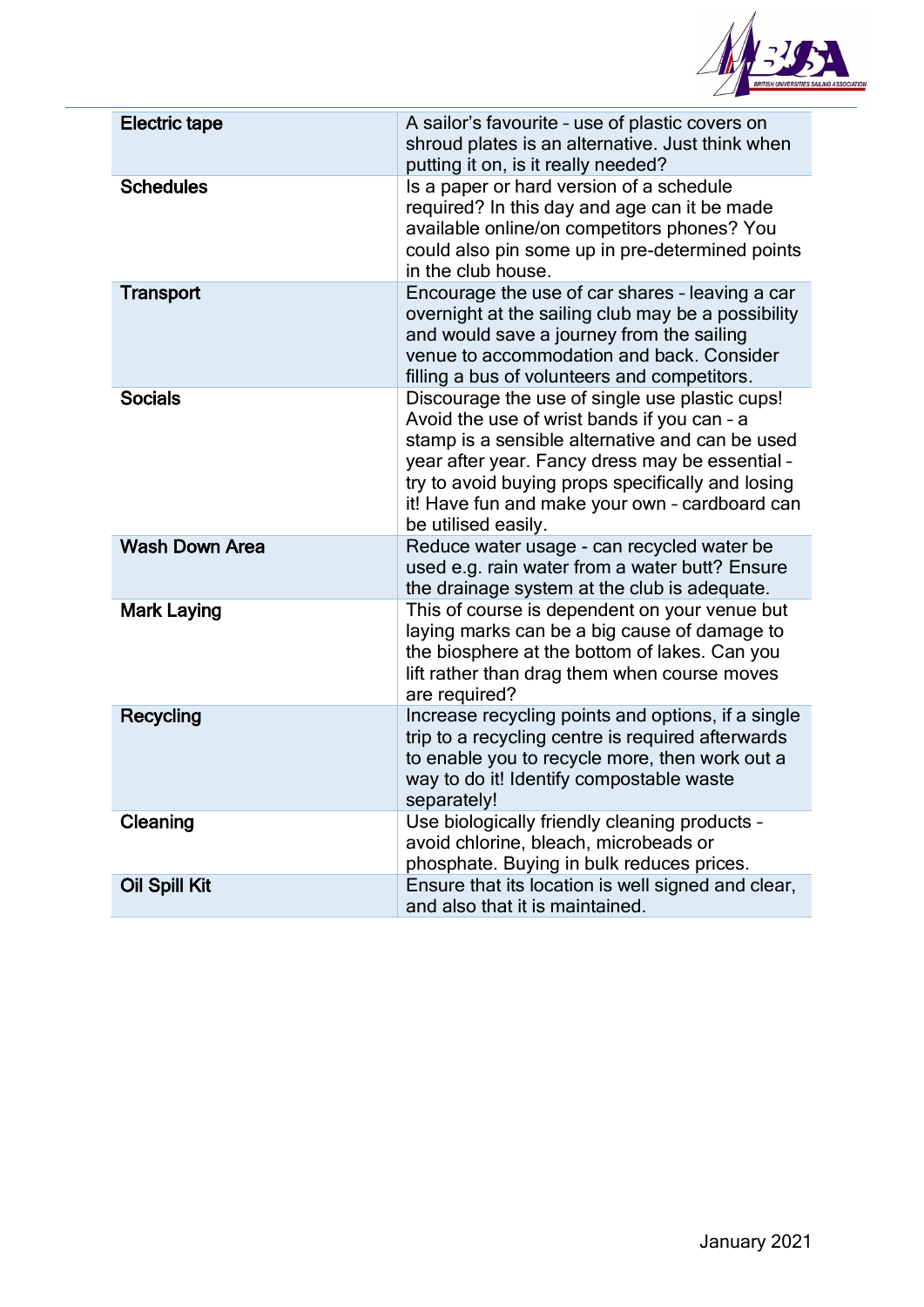

### <span id="page-10-0"></span>Keelboat Events

Suggestions to consider:

| <b>Action/Item</b>                  | <b>Suggestion for improvement</b>                                                                                                                                                                                                                                          |
|-------------------------------------|----------------------------------------------------------------------------------------------------------------------------------------------------------------------------------------------------------------------------------------------------------------------------|
| <b>Bow stickers</b>                 | Instead of plastic stickers, could you use flags<br>(cotton), water bottles, or advertising at<br>header/footer of emails, and event documents.<br>Alternatively, spend slightly more getting<br>compostable/biodegradable stickers.                                       |
| <b>Electrical Tape</b>              | On the bow, use reusable clips with elastic<br>instead of tape - encourage this before the<br>event starts so competitors have time to<br>prepare.                                                                                                                         |
| <b>Cable Ties</b>                   | Avoid where possible.                                                                                                                                                                                                                                                      |
| <b>Sunglasses/Hats</b>              | Tie them on! Attach them to yourself! (This is<br>also a BIG money saver!)                                                                                                                                                                                                 |
| <b>Catering - Onboard</b>           | Encourage crews to bring lunch in reusable<br>containers and to avoid purchasing food<br>wrapped in single use plastic. Using a loaf and<br>cheese/ham to make sandwiches is often also<br>cheaper.                                                                        |
| A Rubbish vs Recycling<br>Challenge | Get crews to stow rubbish over the event or<br>record each day's product usage/waste to<br>increase awareness of levels of waste, and of<br>recycling opportunities. Celebrate efforts<br>made.                                                                            |
| <b>Paperwork &amp; Documents</b>    | Reduce multiple copies by letting teams know<br>what documents will be provided in hard copy.<br>Similar to team racing, encourage electronic<br>copy use.                                                                                                                 |
| <b>Wristbands</b>                   | Consider their need and use only if essential.<br>Consider use of stamps instead.                                                                                                                                                                                          |
| <b>Mark Laying</b>                  | This of course is dependent on your venue but<br>laying marks can be a big cause of damage to<br>the biosphere. Can you lift rather than drag<br>them when course moves are required?                                                                                      |
| Anchoring                           | Avoid anchoring in areas of sea bed<br>conservation as it causes damage to the sea<br>bed, similar to that of dredging. Locations are<br>found here or follow the link<br>https://thegreenblue.org.uk/you-your-boat/info-<br>advice/wildlife-habitats/anchoring-with-care/ |
| <b>Clean Kit</b>                    | Encourage competitors to arrive with clean dry<br>kit, this prevents the spread of invasive<br>species.                                                                                                                                                                    |